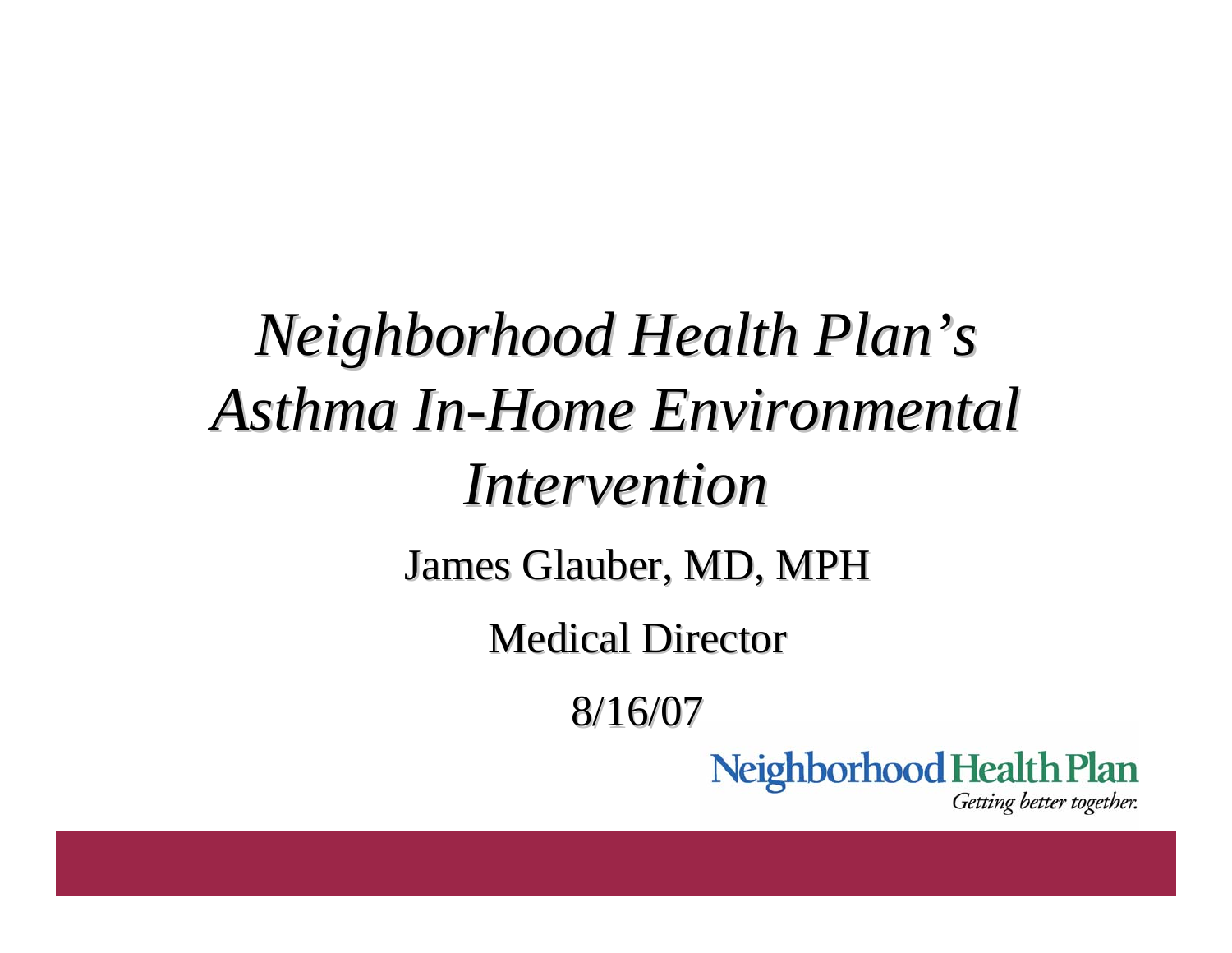### *Global Strategy for Asthma Global Strategy for Asthma Management and Prevention Management and Prevention*

- $\bullet$ November 2006 revision: www.ginaasthma.com
- $\bullet$ **•** Asthma **control** vs. Asthma **severity**:

The new report bases its asthma management strategy on three levels of control: Controlled, Partly Controlled, or Uncontrolled. This is a departure from the 2002 strategy, which was based on disease severity. By emphasizing control, the new strategy recognizes that asthma management should be based not only on the severity of the underlying disease but also on the patient's response to treatment. Furthermore, severity is not an unvarying feature of an individual patient's asthma but may change over months or years. The previous classification of asthma by severity into Intermittent, Mild Persistent, Moderate Persistent, and Severe Persistent is **now recommended only for research purposes. for research purposes.**

 $\bullet$ • Environmental control recommended for all levels of control

> Neighborhood Health Plan Getting better together.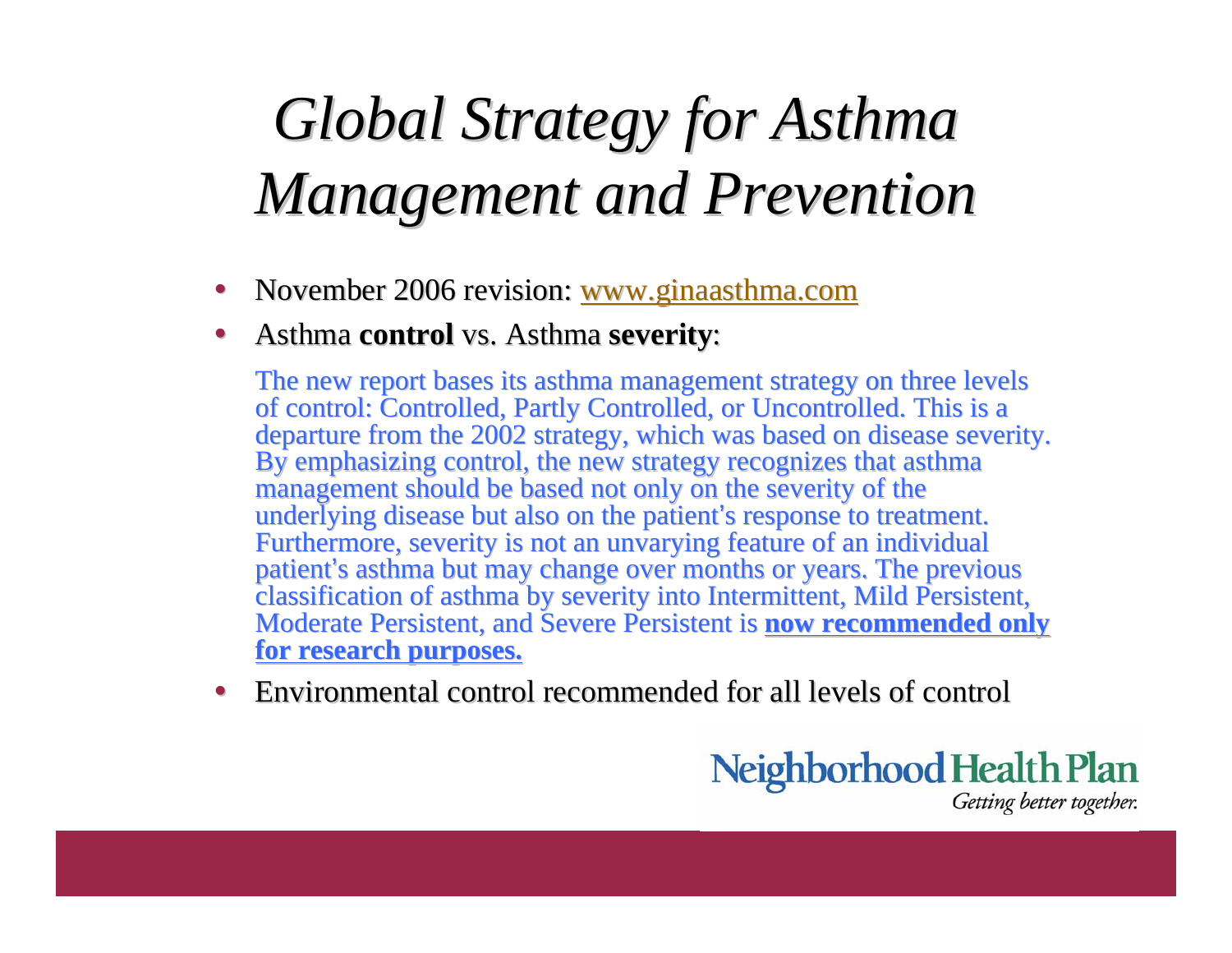| <b>REDUCE</b>                                      |                                                |                                                             |                                                                            | <b>INCREASE</b>                              |
|----------------------------------------------------|------------------------------------------------|-------------------------------------------------------------|----------------------------------------------------------------------------|----------------------------------------------|
| <b>TREATMENT STEPS</b>                             |                                                |                                                             |                                                                            |                                              |
| <b>STEP</b>                                        | <b>STEP</b><br>2                               | <b>STEP</b>                                                 | <b>STEP</b><br>$\ddot{\phantom{a}}$                                        | <b>STEP</b><br>5                             |
| asthma education                                   |                                                |                                                             |                                                                            |                                              |
| environmental control                              |                                                |                                                             |                                                                            |                                              |
| as needed rapid-<br>acting B <sub>2</sub> -agonist | as needed rapid-acting B <sub>2</sub> -agonist |                                                             |                                                                            |                                              |
| OPTIONS<br><b>CONTROLLER</b>                       | <b>SELECT ONE</b>                              | <b>SELECT ONE</b>                                           |                                                                            | ADD ONE OR MORE ADD ONE OR BOTH              |
|                                                    | low-dose ICS*                                  | low-dose ICS<br>plus long-acting<br>B <sub>2</sub> -agonist | medium- or<br>high-dose ICS<br>plus long-acting<br>B <sub>2</sub> -agonist | oral<br>glucocorticosteroid<br>(lowest dose) |
|                                                    | leukotriene<br>modifier**                      | medium- or<br>high-dose ICS                                 | leukotriene<br>modifier                                                    | anti- $lgE$<br>treatment                     |
|                                                    |                                                | low-dose ICS plus<br>leukotriene modifier                   | sustained-release<br>theophylline                                          |                                              |
|                                                    |                                                | low-dose ICS plus<br>sustained-release<br>theophylline      |                                                                            |                                              |

\*inhaled glucocorticosteroids<br>\*\* receptor antagonist or synthesis inhibitors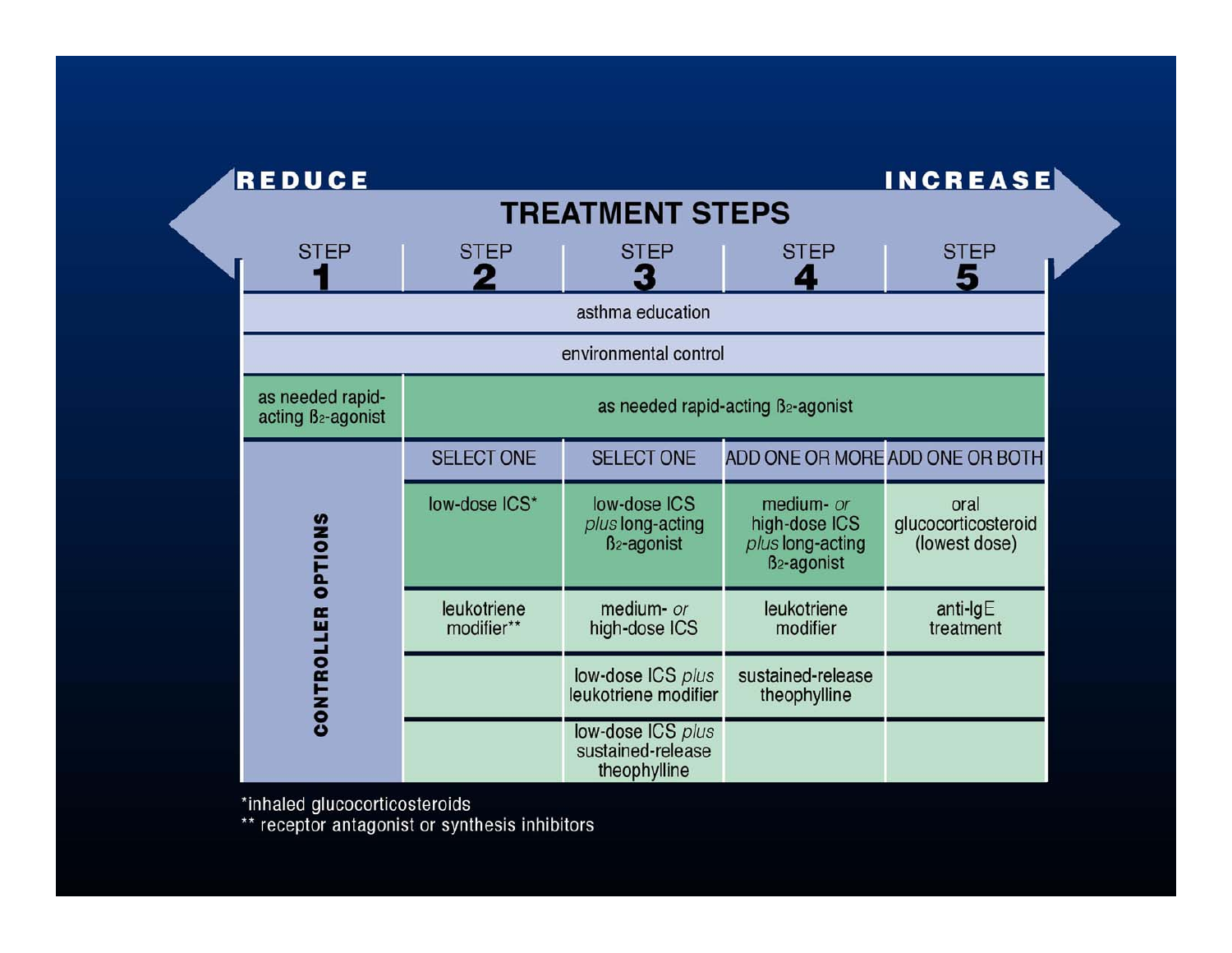#### *Environmental Control for Asthma Environmental Control for Asthma*

- Strong recommendation for avoidance of smoking, ETS exposure, occupational exposures, foods/additives/drugs known to trigger asthma
- Indoor allergens: little evidence of effectiveness of interventions that target reduction of single allergens
- Multidimensional interventions promising in reducing asthma morbidity (Inner City Asthma Study)

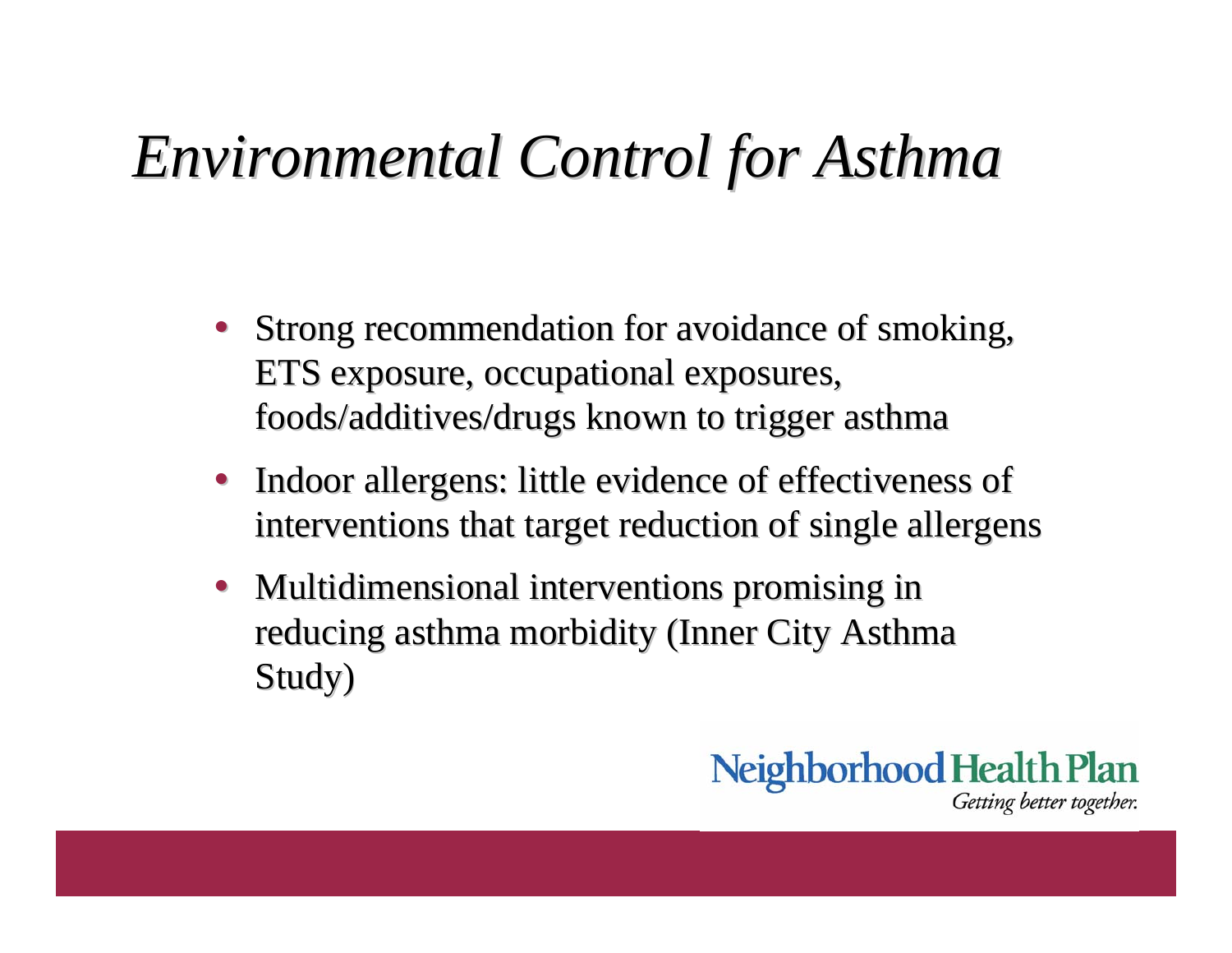*Inner City Asthma Study Inner City Asthma Study (N Engl J Med 2004;351:1068 (N Engl J Med 2004;351:1068 -80)*

- Enrolled 937 inner city, low income, minority 5 - 11 year olds with atopic asthma 11 year olds with atopic asthma
- All had  $>=1$  asthma hospitalization or  $>=2$ unscheduled asthma visits in past 6 mos.
- Significant symptom burden at baseline
- Less than 50% on controllers at baseline
- One year study of non-clinician, home-based environmental intervention to reduce exposure to ETS and allergens

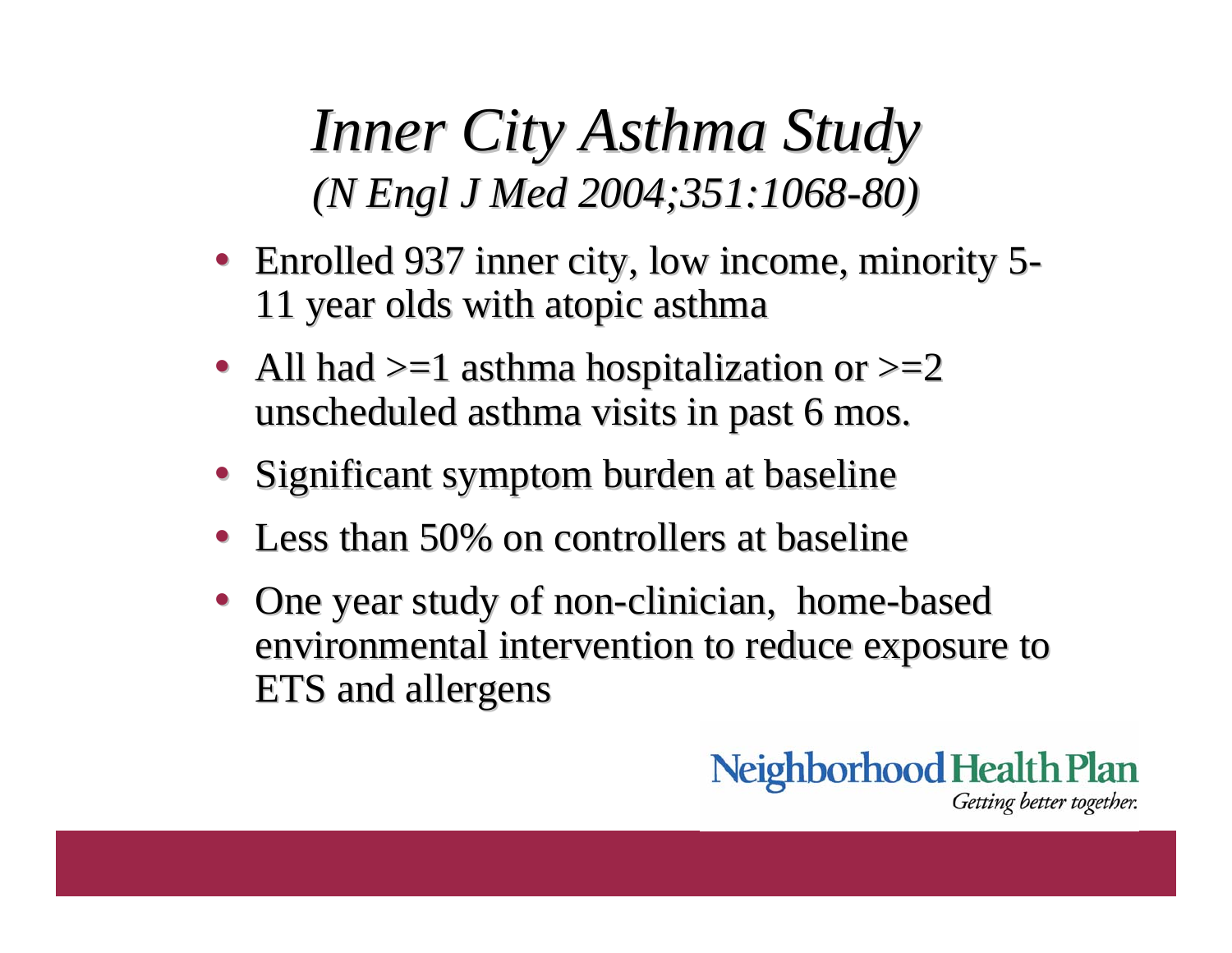### *Inner City Asthma Study: Inner City Asthma Study: Interventions Interventions*

- Skin testing and home evaluation conducted at baseline
- $\bullet$   $>=$  5 monthly home educational visits
- Targeted provision of allergen-impermeable bedding covers, Miele HEPA vacuum, Holmes Products HEPA air purifier, Terminex pest extermination
- Outcome determined at 12 and 24 months

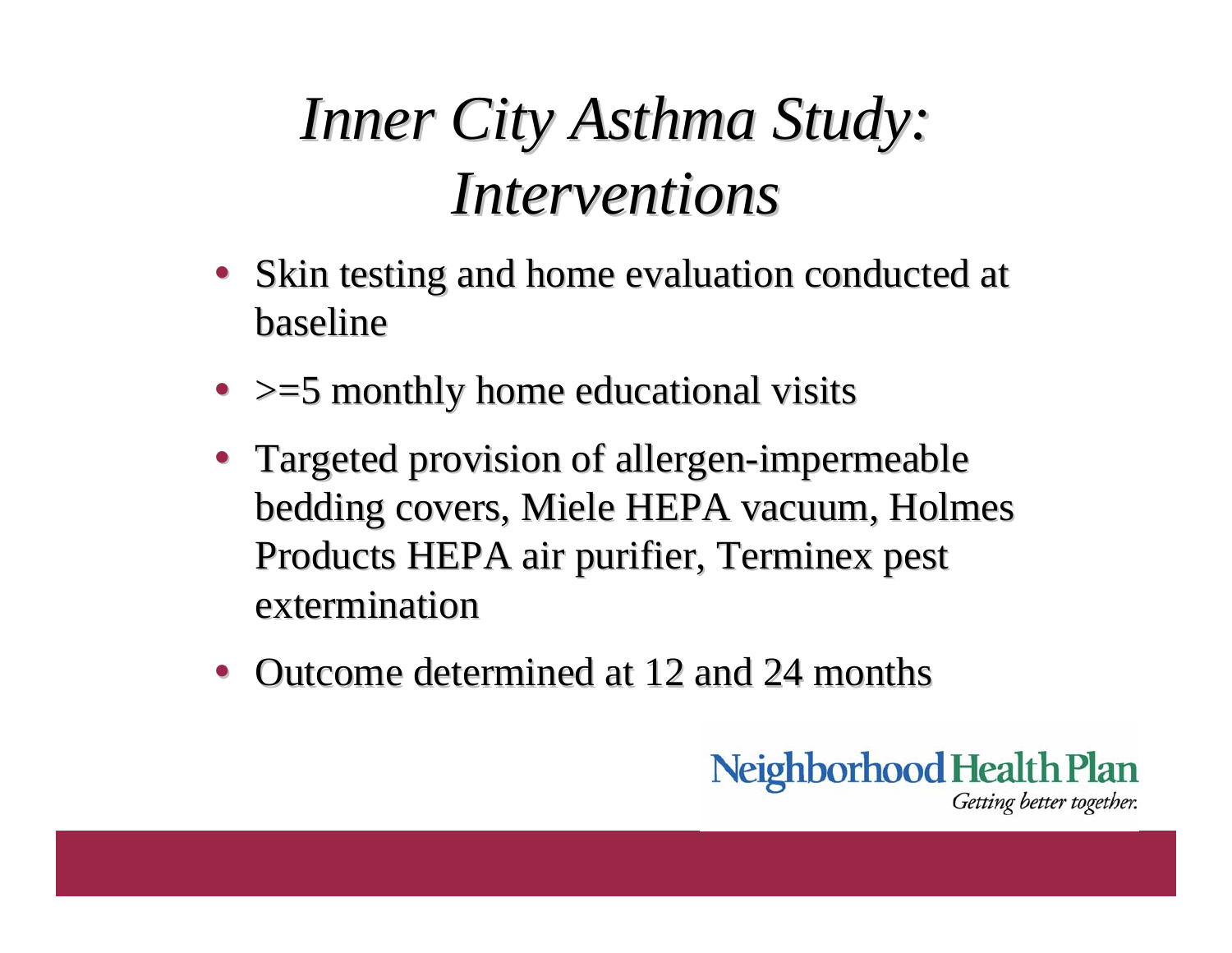#### *Inner City Asthma Study: Outcomes Inner City Asthma Study: Outcomes*

- Bedroom dust mite and cockroach levels declined significantly
- Intervention group had  $>23$  fewer days with asthma symptoms in Year 1; >15 fewer days in Year 2; 4.4 fewer missed school days
- Reductions in allergen levels correlated with reduction in asthma morbidity
- Symptom-reduction evident within 2 months and sustained for 24 months

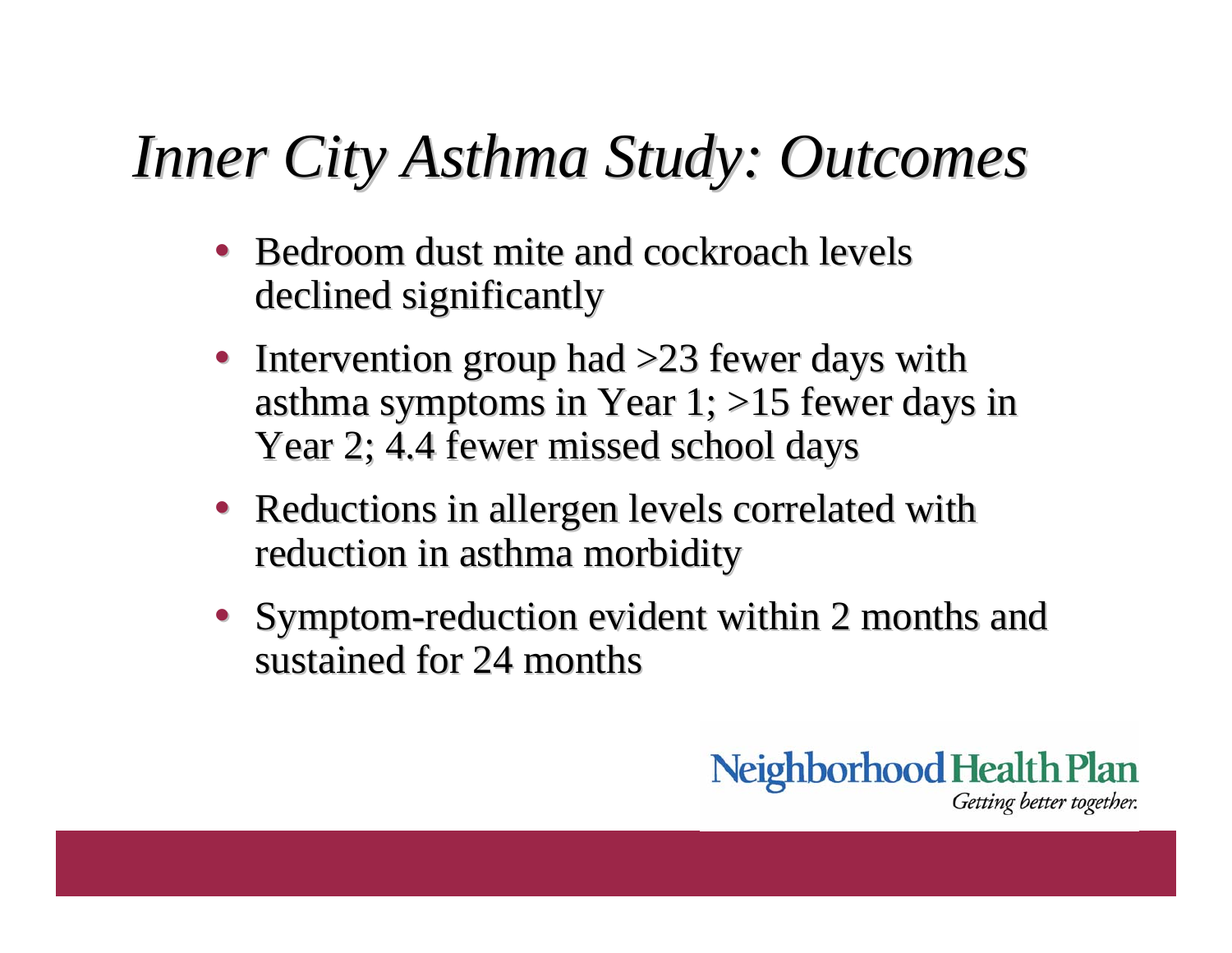### *From Research to Managed Care From Research to Managed Care*

- Medicaid members do not have the resources to make home environmental modifications as in ICAS
- Primary asthma care does not include comprehensive environmental assessment, teaching, or intervention
- Asthma specialty services underutilized
- Anti-IgE therapy (Xolair) offers specialists an intervention for uncontrolled atopic asthma patients

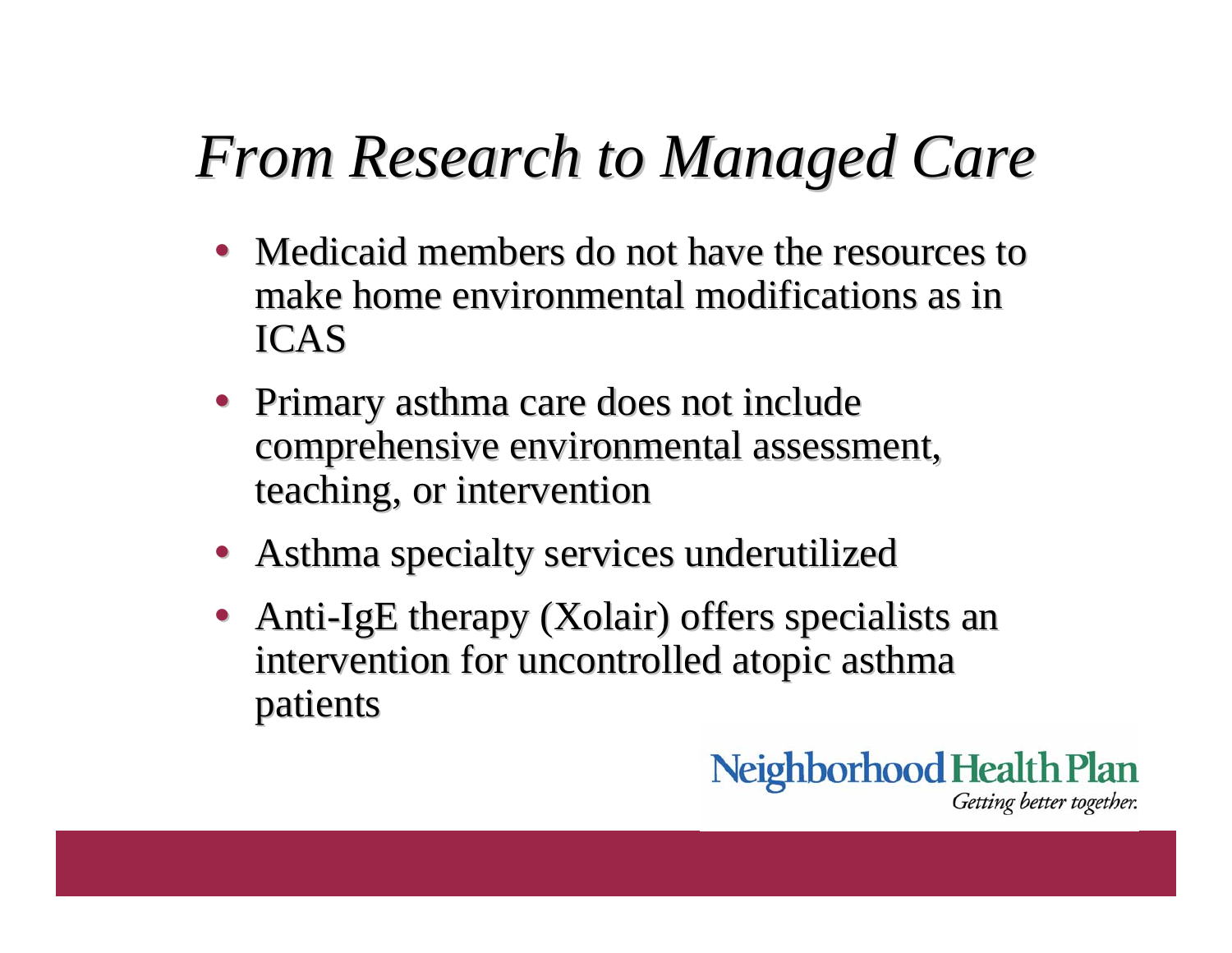## *About Neighborhood Health Plan About Neighborhood Health Plan*

- 150,000 members: Medicaid, commercial and CCHIP; 10% asthma prevalence
- Multi-faceted, mature asthma program
- HEDIS Asthma rates  $88-89\%$ ;  $>80\%$ increase in controller-to-reliever ratio, >15% reduction in hospitalizations, >40% decrease in bronchodilator overuse
- Unique 1-2% cohort identified with control issues q 2 wks;  $>60\%$  of these with a controller in past 4 months

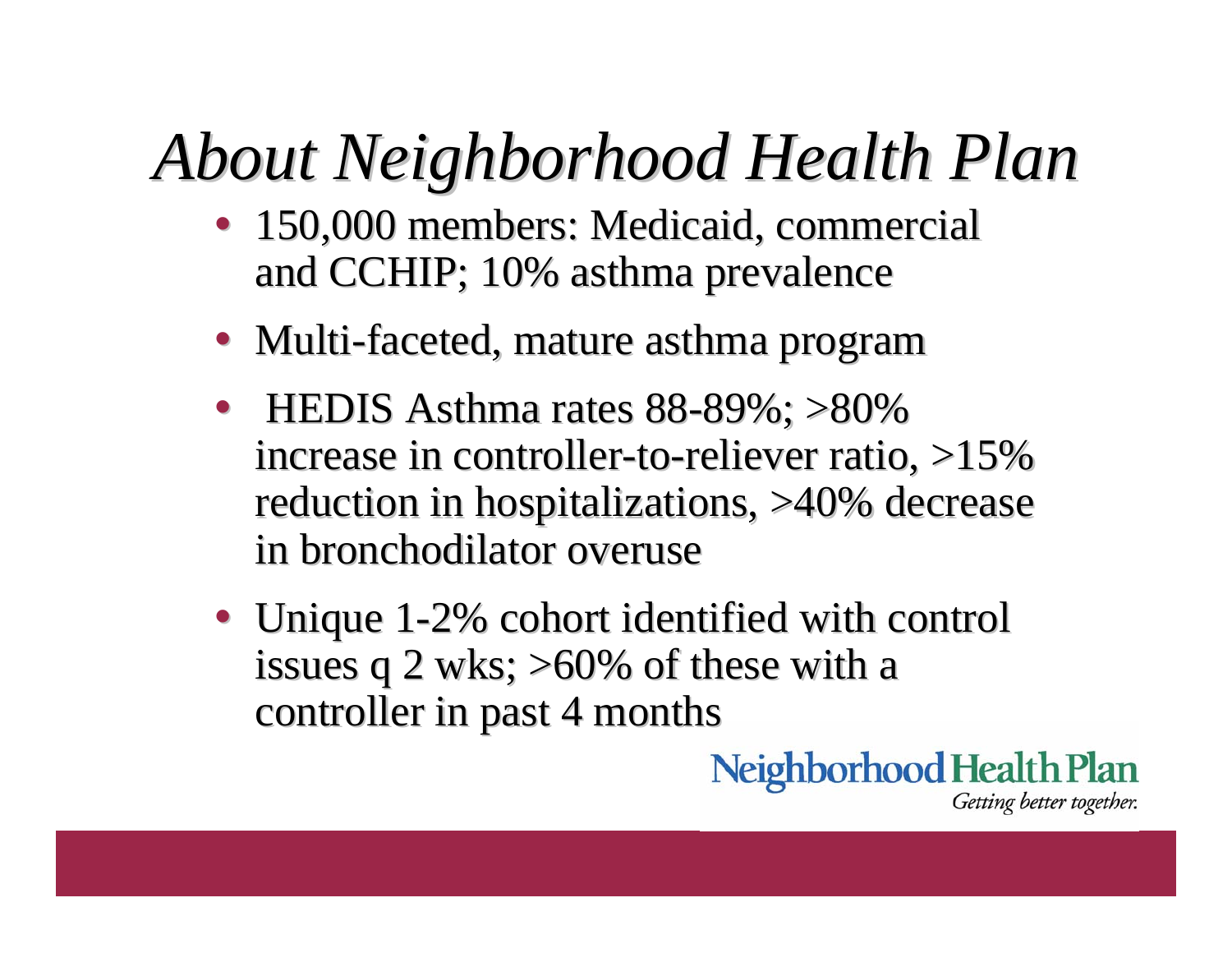## *NHP Enhanced Asthma Home Visit Program (EAHVP) Program (EAHVP)*

- Translate environmental components of ICAS as covered health plan benefit
- **Clinician** home visitor; social care management, tobacco treatment specialist management, tobacco treatment specialist enhancements
- Available to asthma population of all ages
- Must be under care of asthma specialist, compliant with controller medication, nonsmoking nonsmokingNeighborhood Health Plan

Getting better together.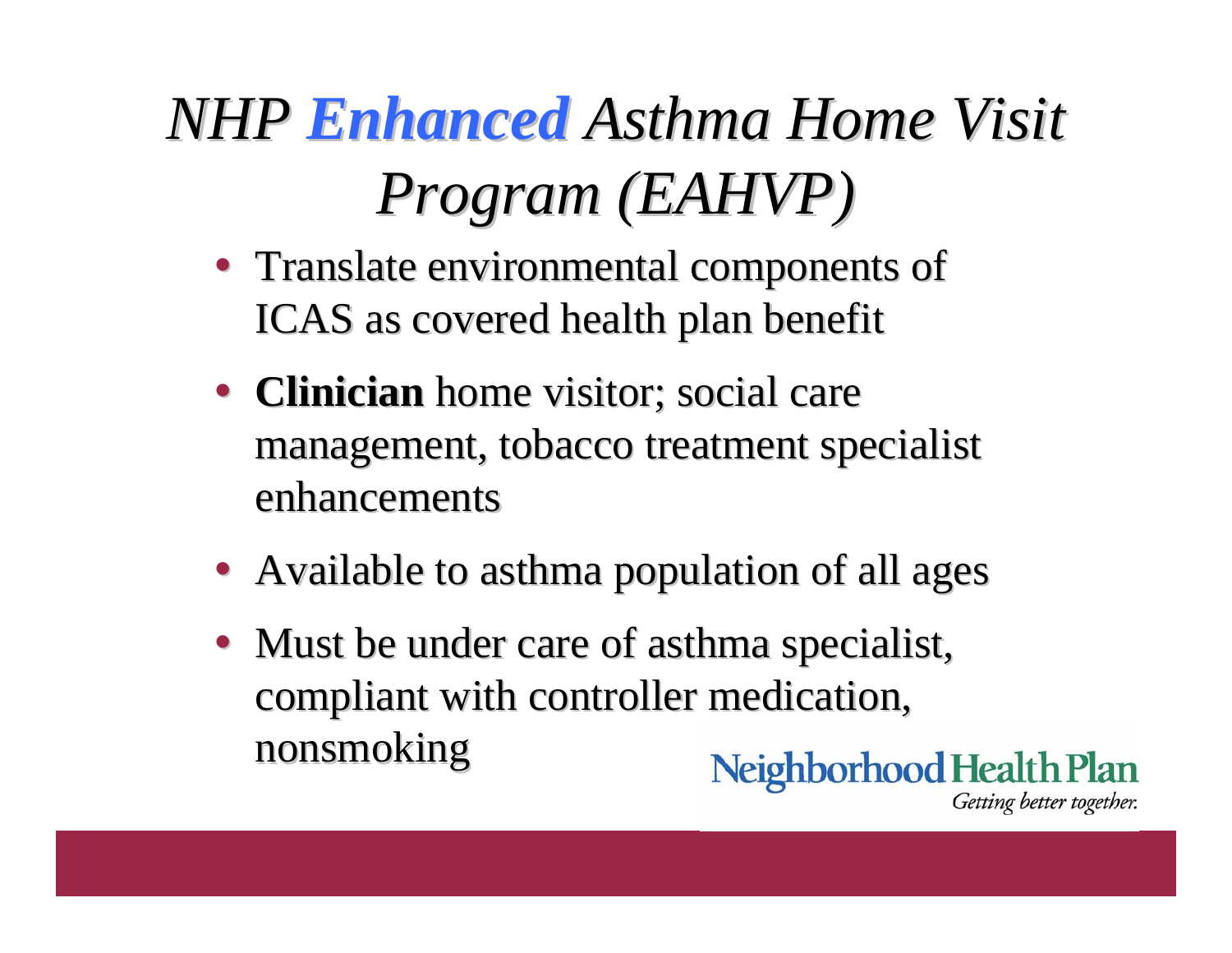## *Implementation Challenges Implementation Challenges*

- No vendor with whom to contract for full range of services or that covers our entire service area
- VNA skill set not inclusive of home environmental assessment and teaching
- Equipment delivery not coordinated with home visits
- Timely, appropriate referrals from clinicians versus recruiting research subjects

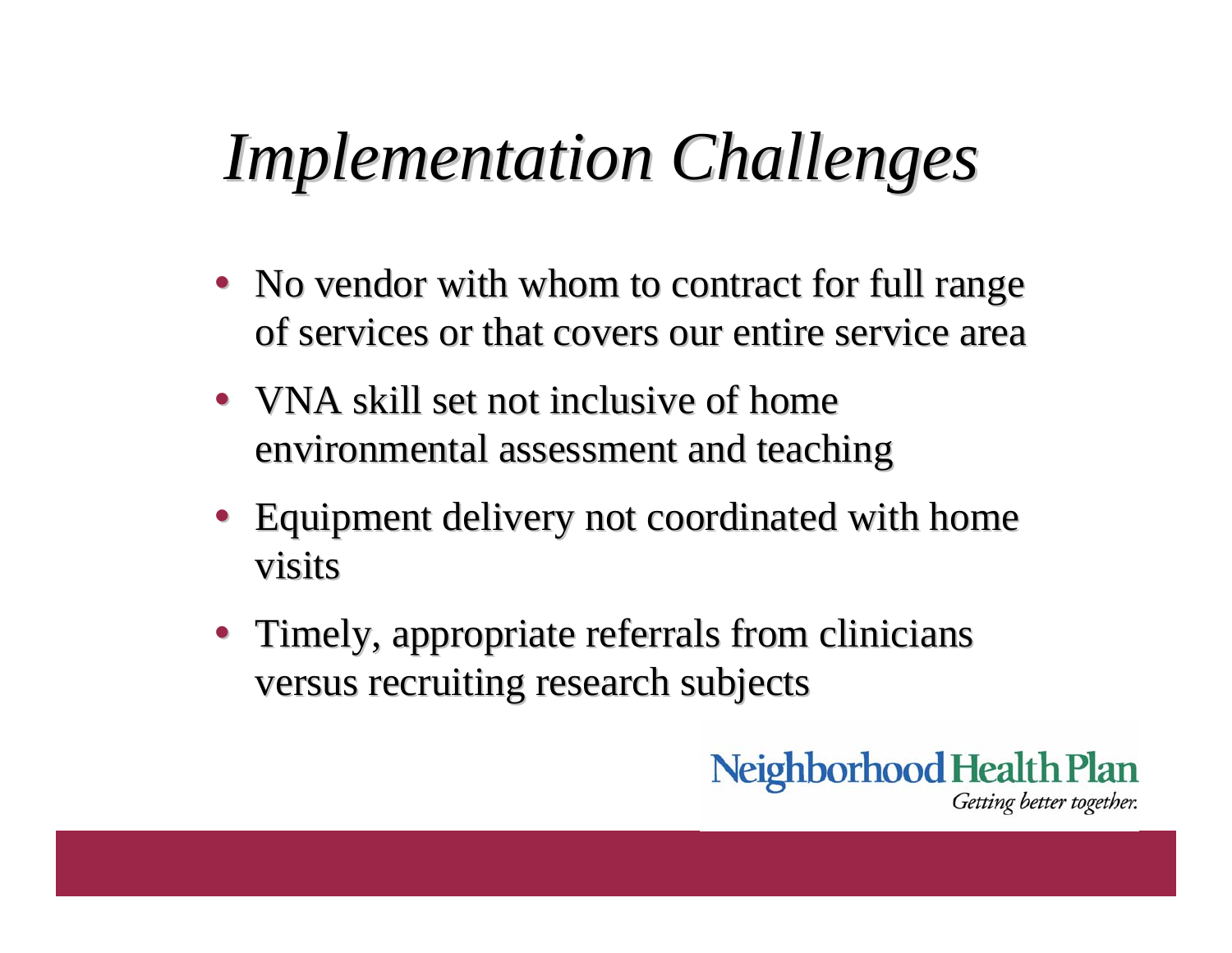# *If You Build It Will They Come? If You Build It Will They Come?*

- Targeted roll-out to allergists and pulmonologists with follow-up letters
- $\bullet$  <25% of 'HEDIS' persistent asthmatic members see an asthma specialist in prior members see an asthma specialist in prior year
- NHP is small plan and only payer offering this benefit
- Initially dependent upon active referrals

Neighborhood Health Plan Getting better together.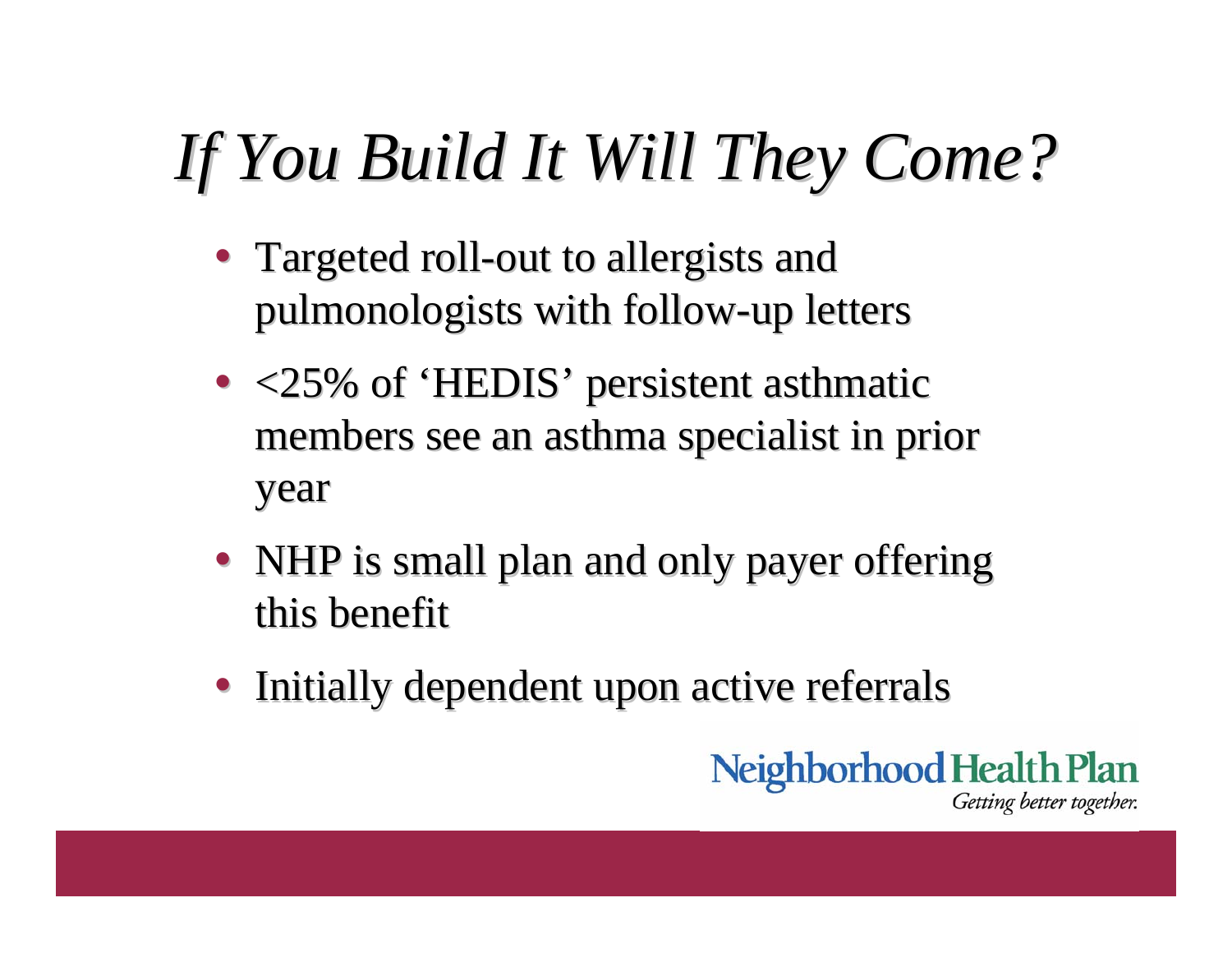### Expanding the Scope, Maintaining the *Focus*

- Allow PCPs to refer, provided allergy evaluation has occurred and pharmacotherapy maximized
- Proactive recruitment to PCPs of members with claims evidence of poor control despite use of claims evidence of poor control despite use of combination therapy
- Empower NHP asthma care managers to identify and refer members: case study